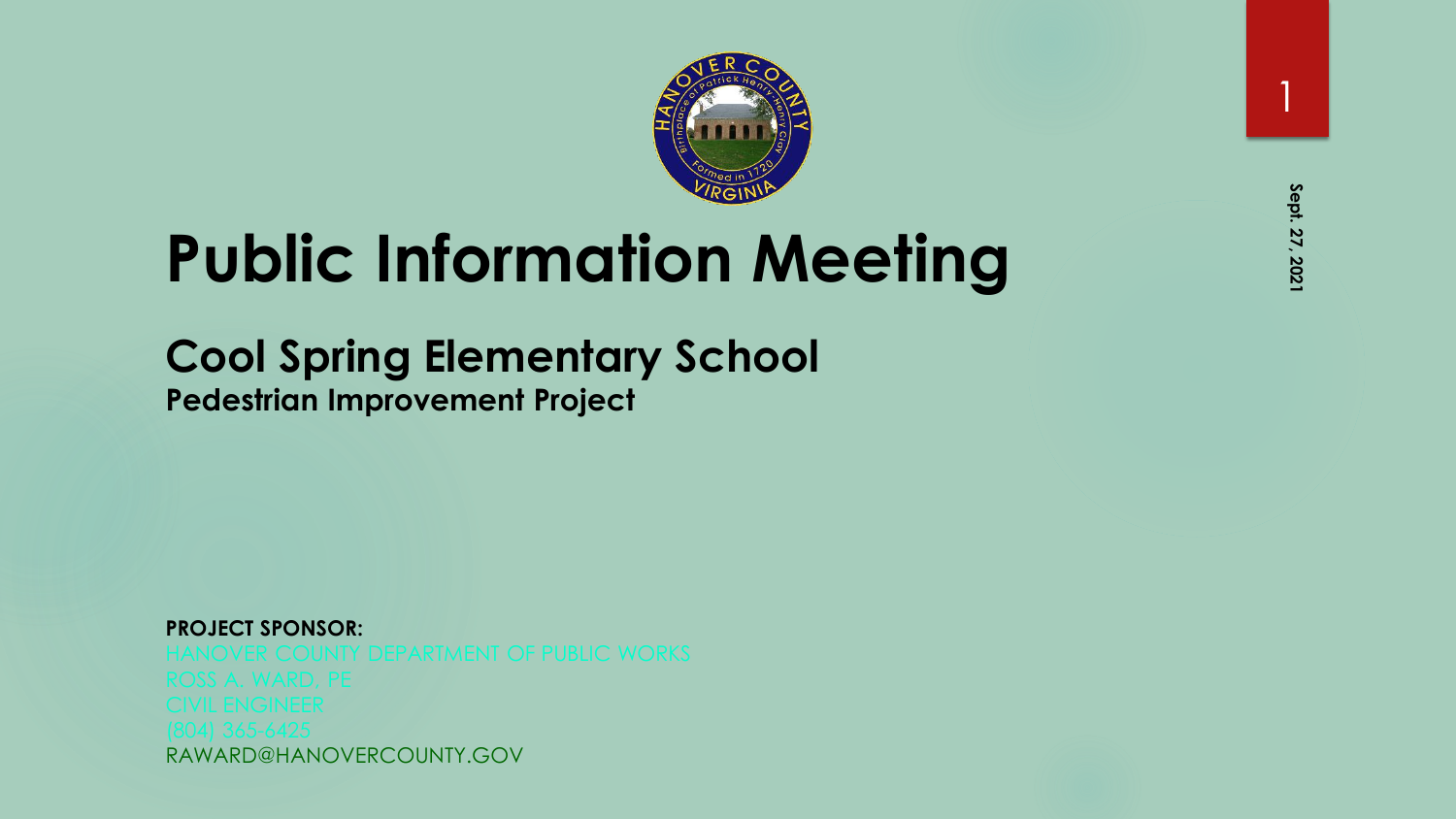## **Background**

**The Hanover County Department of Public Works, on behalf of Cool Spring Elementary School (CSES), is applying for funding through the Transportation Alternatives (TA) Set-Aside program. This Federal program is administered by VDOT, and provides 80% matching funds to be used for projects that expand non-motorized transportation modes. The remaining 20% of the funds will be from local funds provided by Hanover County.**

**The application will be for improving the pedestrian facilities around CSES. The application is due October 1, 2021 and is being completed by the Hanover County Department of Public Works. This public information meeting is a requirement of the application.**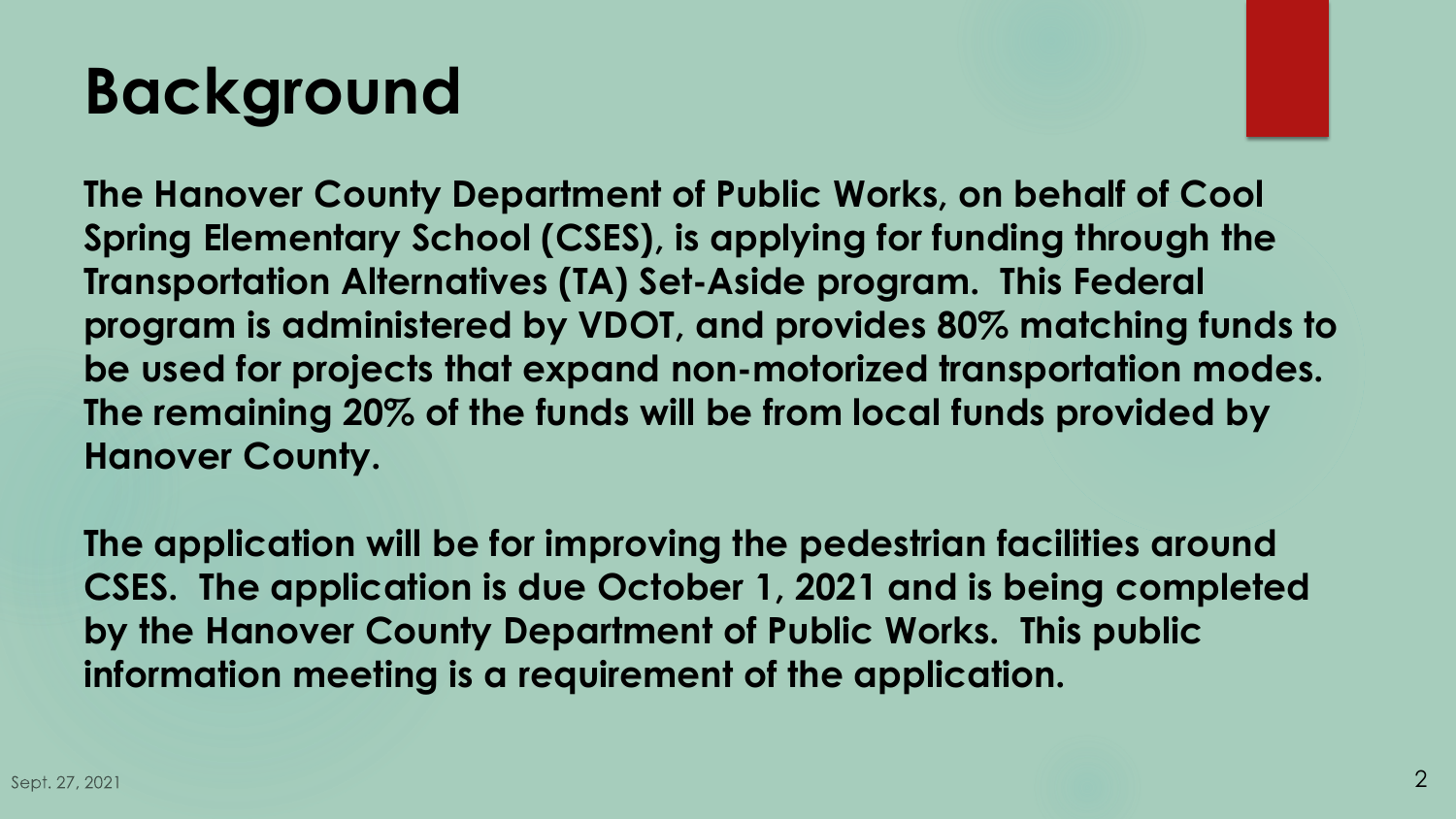#### **Walkabout Report**

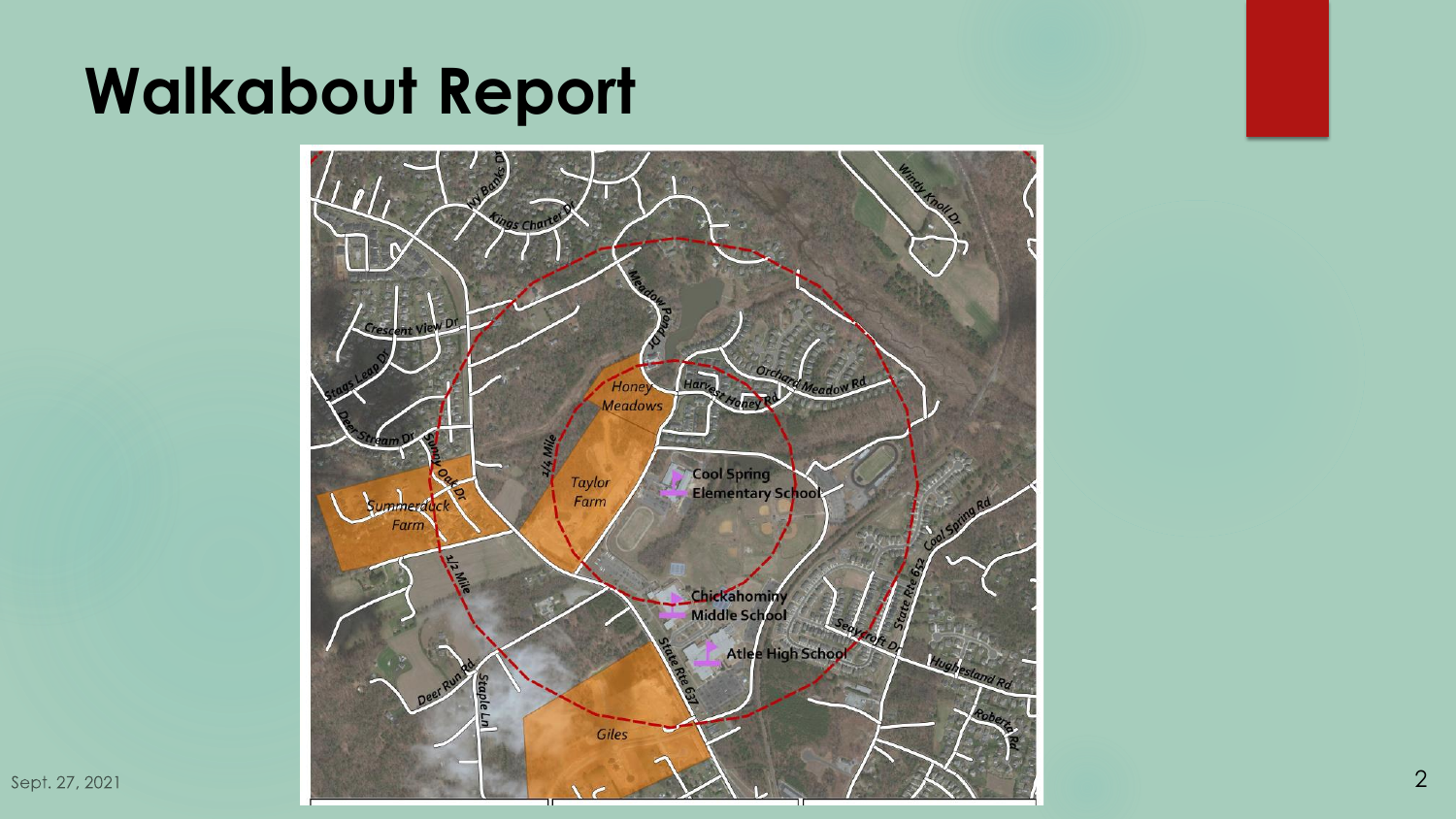### **Walkabout Key Issues and Barriers**

- **- Honey Meadows Road**
- **- Atlee Station Road**
- **- Kings Charter Path**
- **- School Access Road**



**This particular application addresses projects along Honey Meadows Road and the School Access Road.**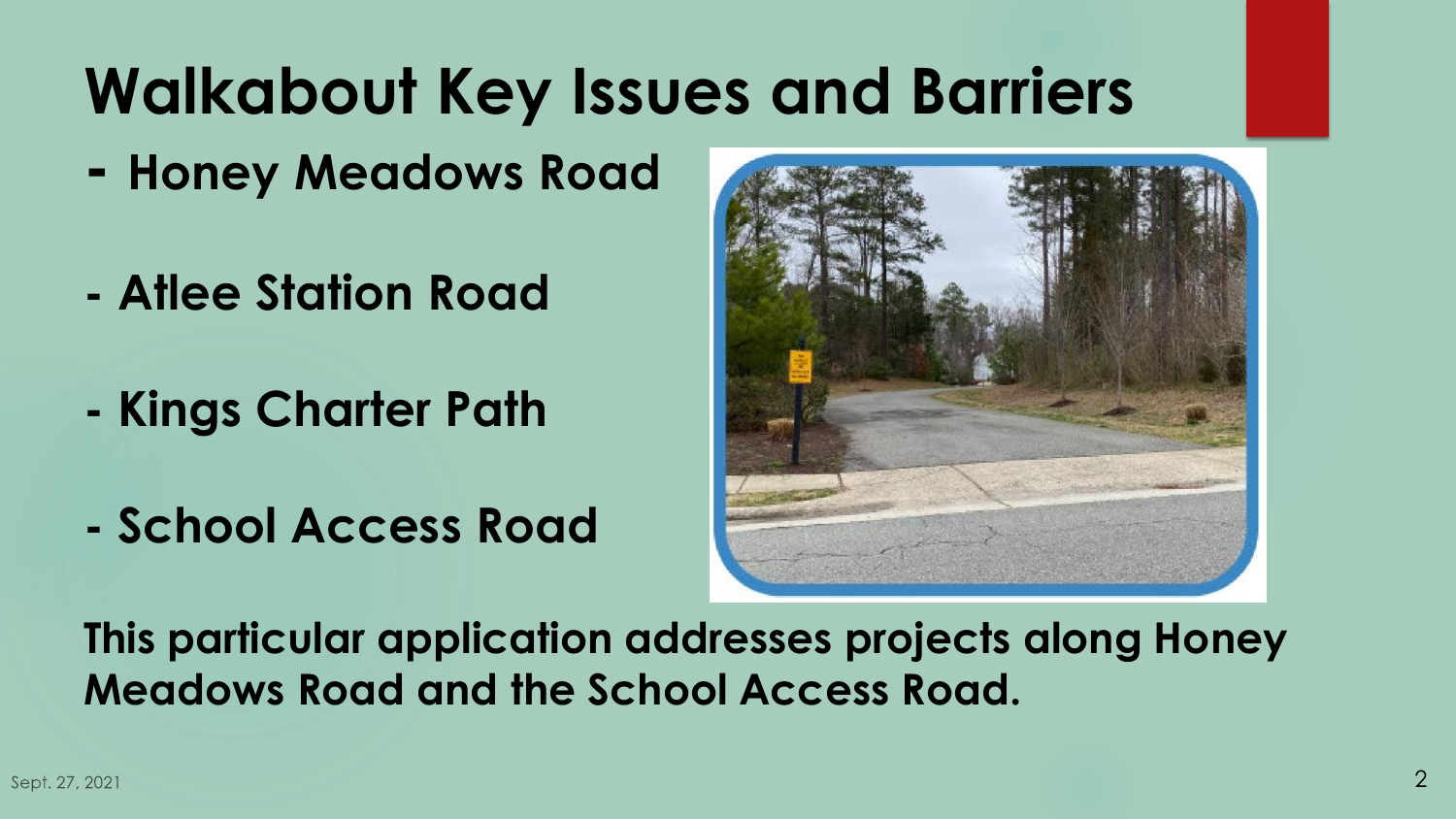### **Purpose & Need**



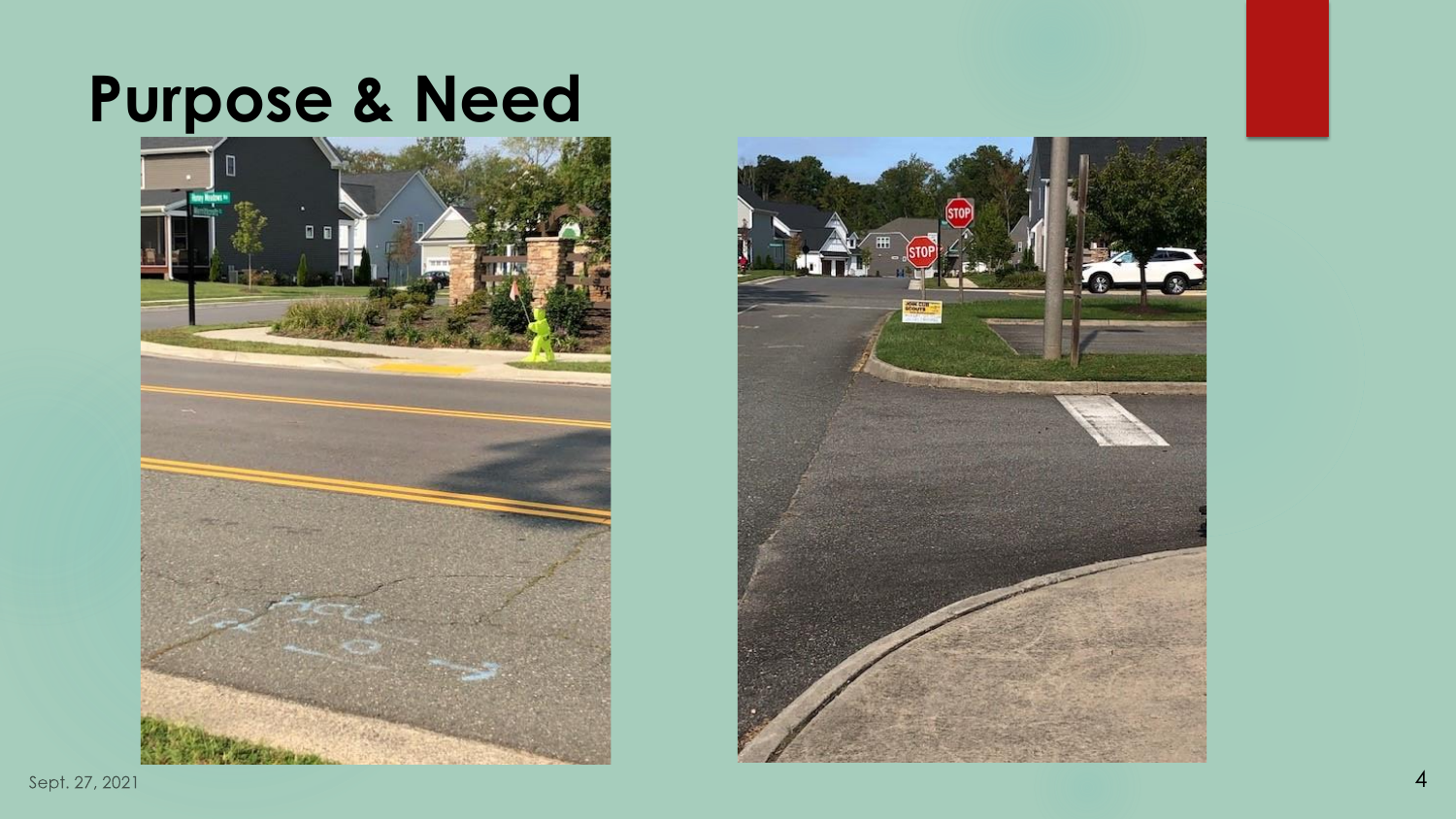#### **Purpose & Need**



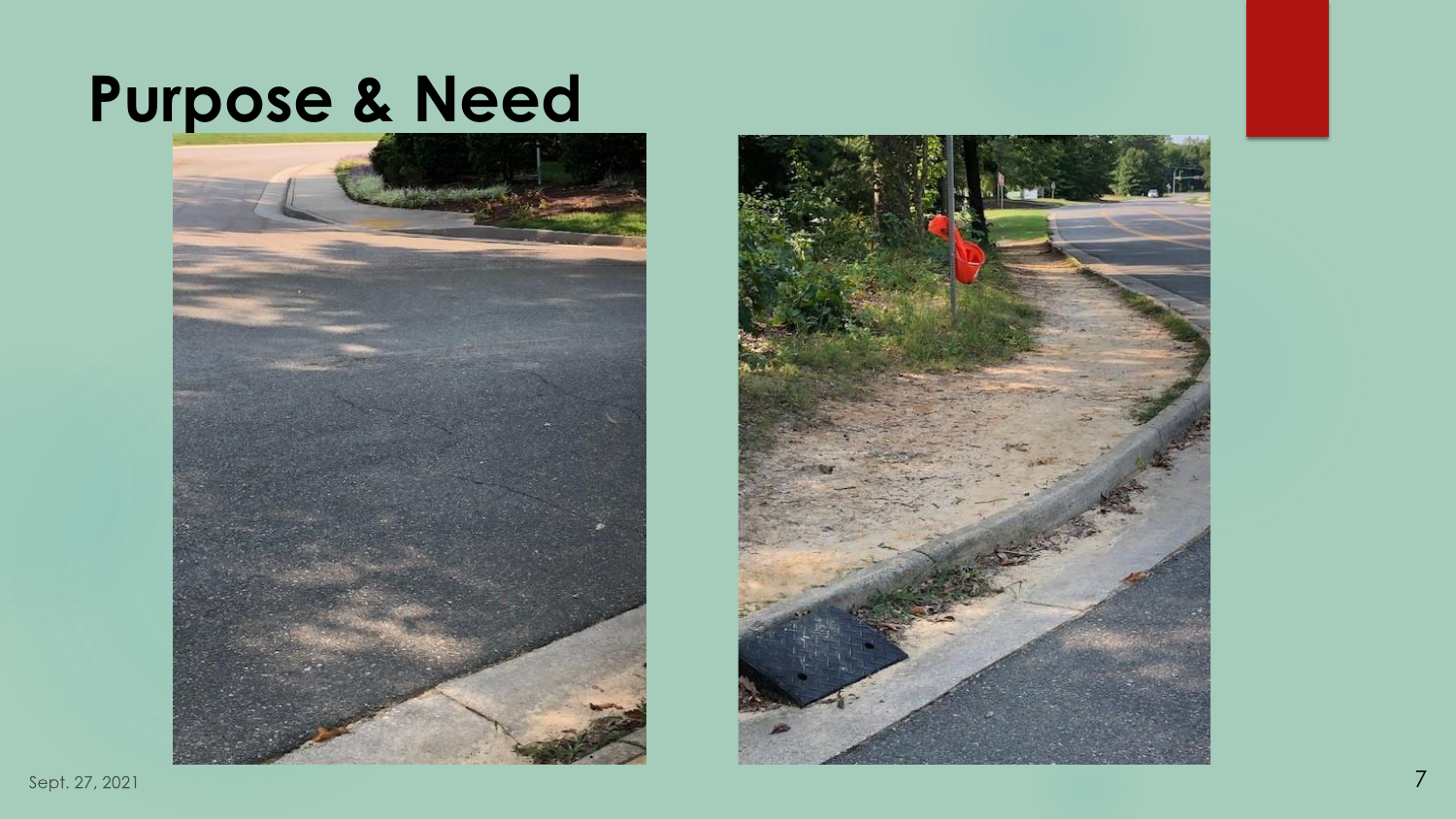#### **Project Description**

Sept. 27, 202

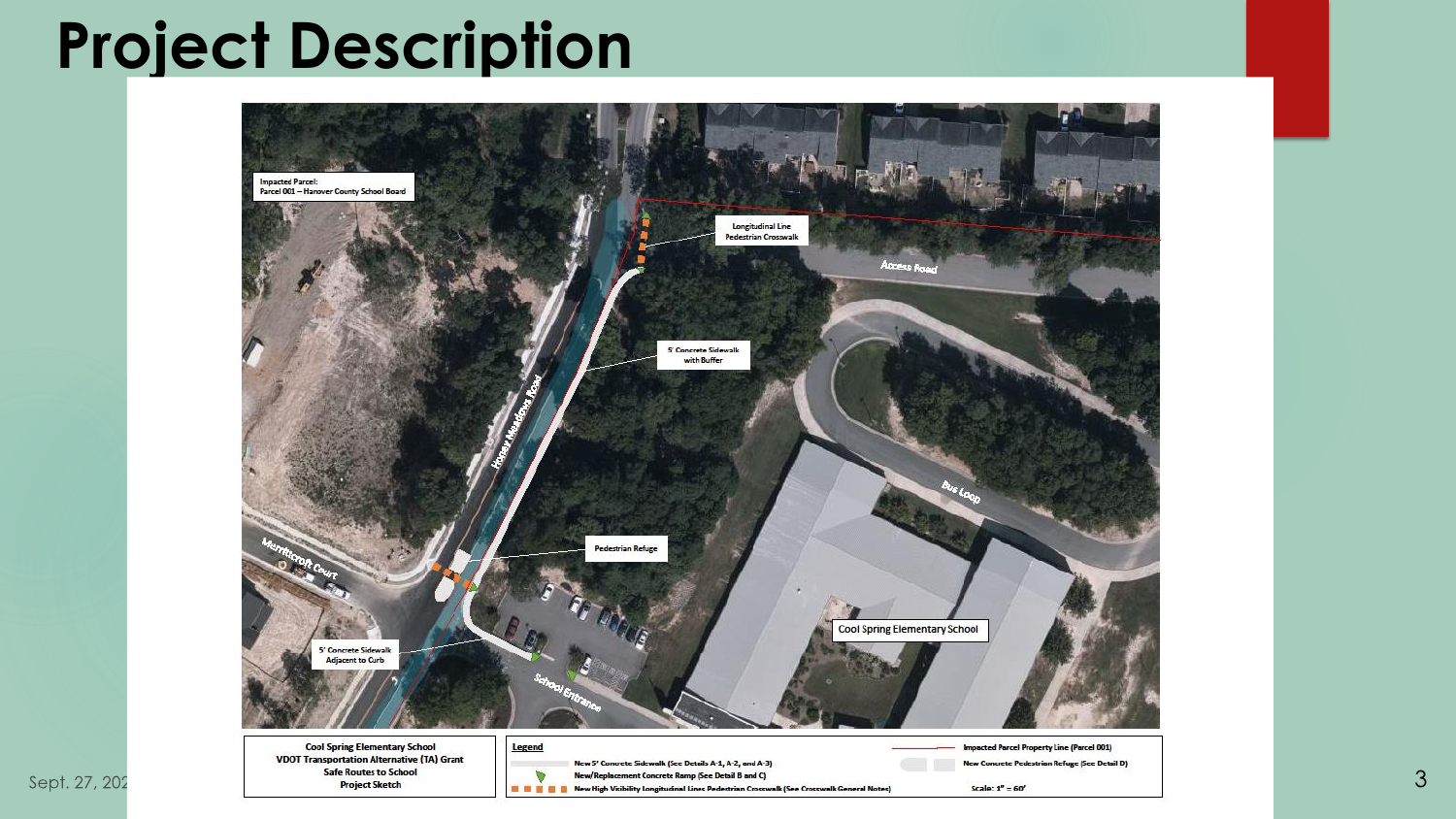## **Cost & Budget**

#### **PRELIMINARY COST**

| <b>Plan Development</b>   | \$88,000        |
|---------------------------|-----------------|
| R/W & Utility Relocation  | \$6,000         |
| Construction              | \$159,661       |
| <b>TOTAL</b>              | \$253,661       |
|                           |                 |
| <b>BUDGET</b>             |                 |
| <b>Federal (TA Grant)</b> | \$202,929 (80%) |
| Hanover (CVTA Fund)       | \$50,732 (20%)  |
| <b>TOTAL</b>              | \$253,661       |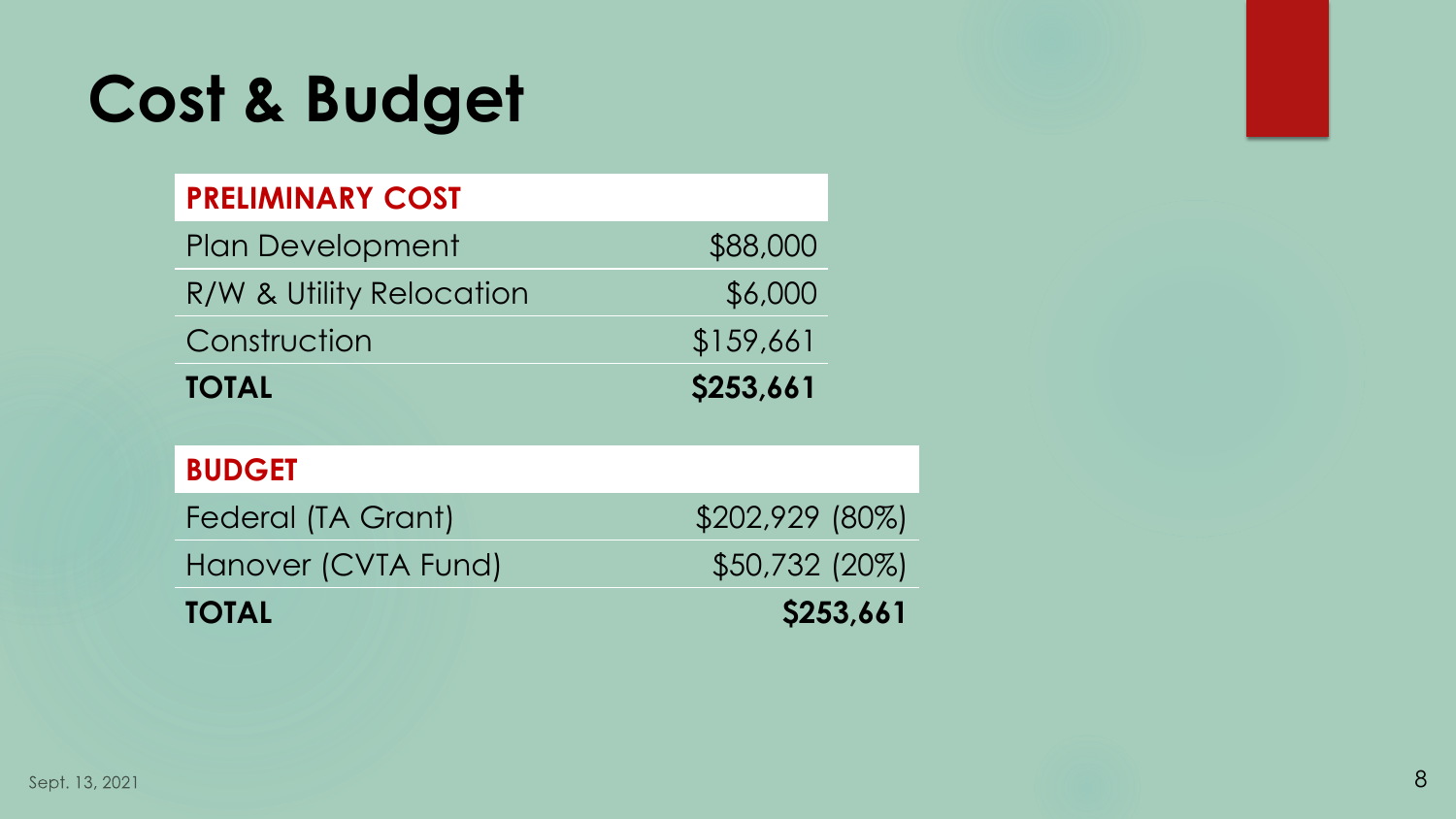## Timeline

▪ **Walkabout Study Completed January 2021 Public Information Meeting September 27, 2021 TA Grant Application Due October 1, 2021 TA Grant Award Spring 2022** ▪ **Funds Available Fall 2023** ▪ **Begin Design 2023/2024** ▪ **Bid/Construction 2024/2025**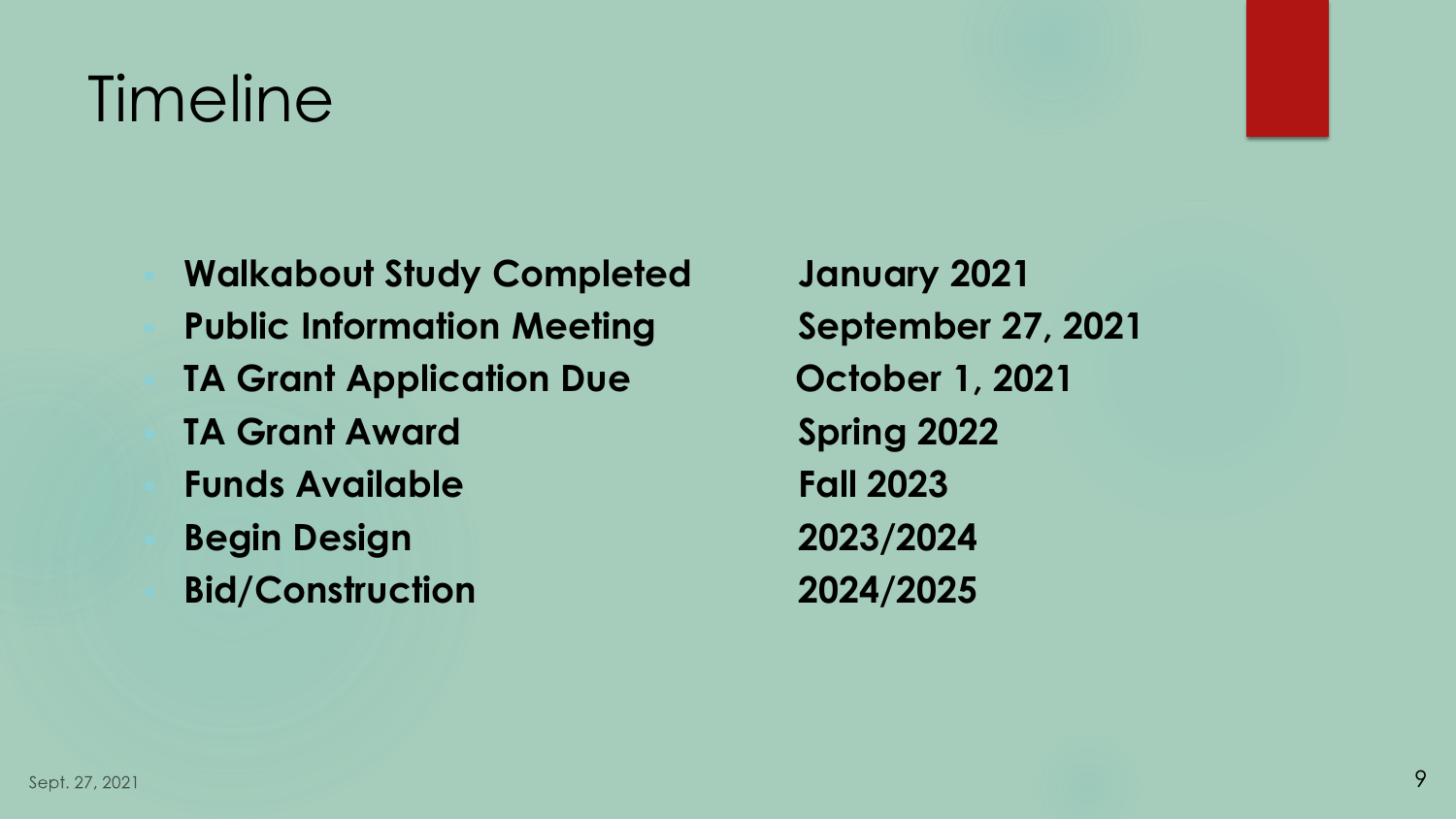## **Questions / Comments**

Submit questions / comments by **October 8, 2021** to: raward@hanovercounty.gov

or

Hanover County DPW Attn: Ross Ward P.O. Box 470 Hanover, VA 23069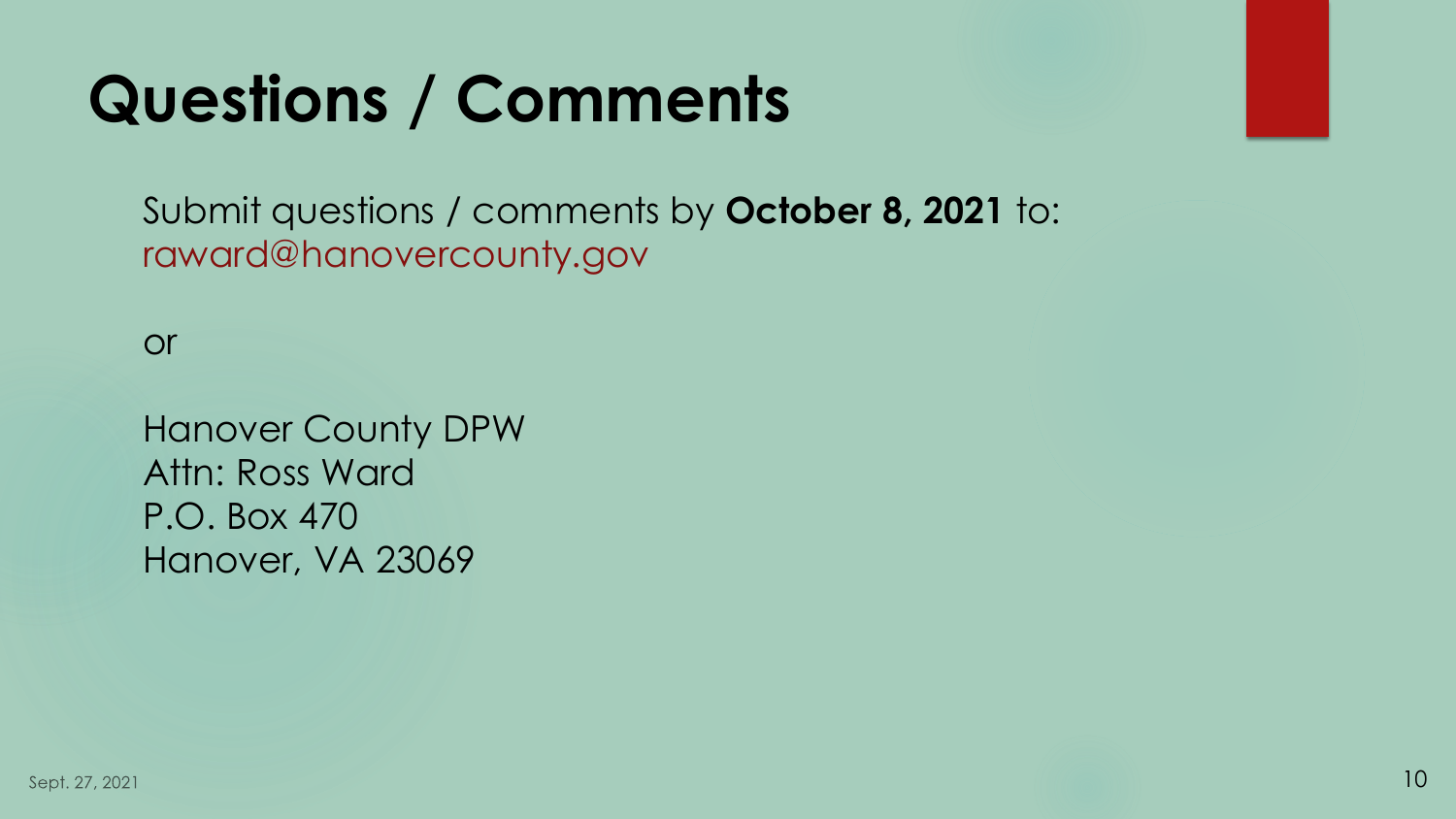#### **Proposed Pedestrian Refuge**